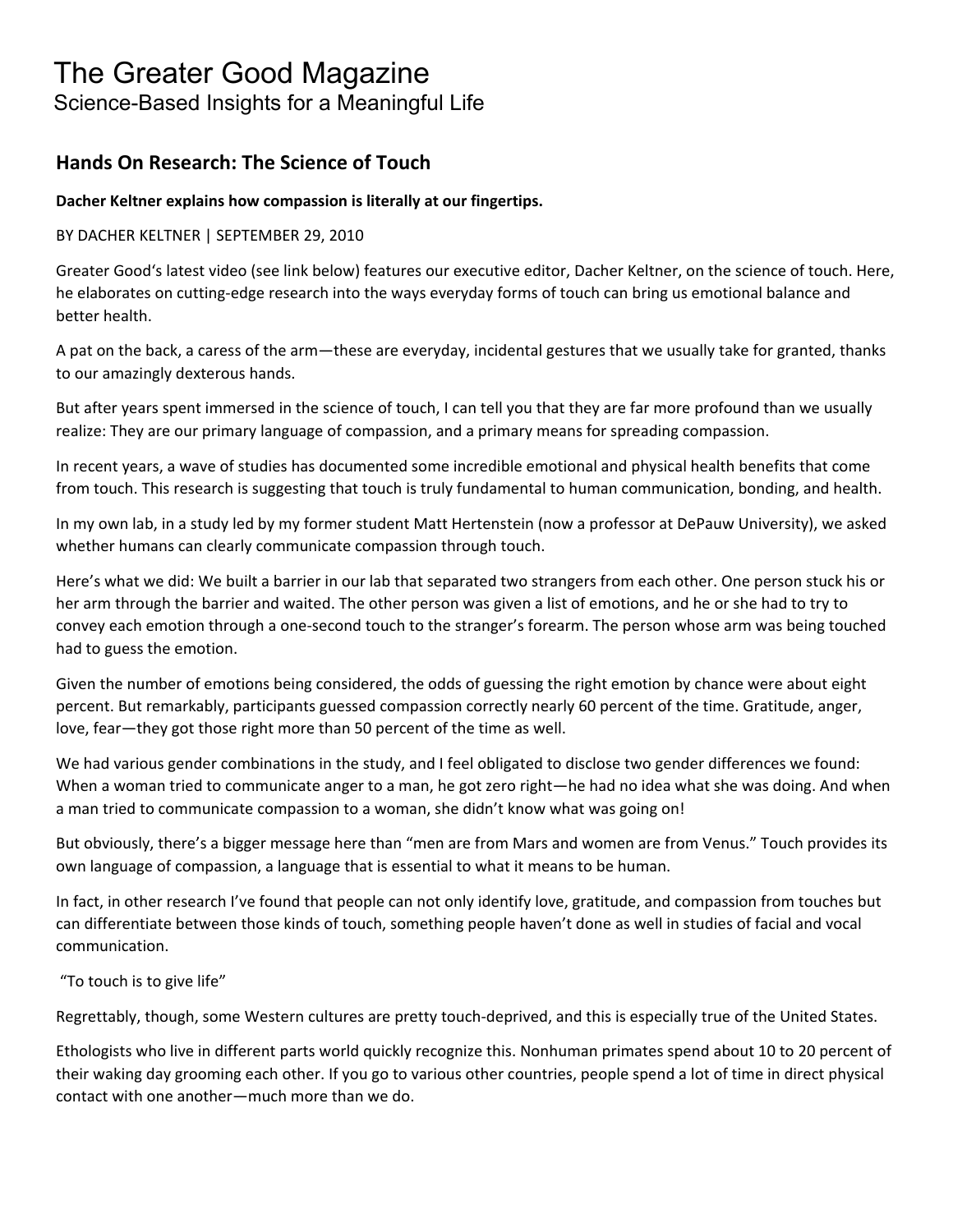This has been well-documented. One of my favorite examples is a study from the 1960s by pioneering psychologist Sidney Jourard, who studied the conversations of friends in different parts of the world as they sat in a café together. He observed these conversations for the same amount of time in each of the different countries.

What did he find? In England, the two friends touched each other zero times. In the United States, in bursts of enthusiasm, we touched each other twice.

#### MORE ON TOUCH

Check out this research on the positive effect of touch in schools, and learn how important touch is in communicating positive emotions.

But in France, the number shot up to 110 times per hour. And in Puerto Rico, those friends touched each other 180 times!

Of course, there are plenty of good reasons why people are inclined to keep their hands to themselves, especially in a society as litigious as ours. But other research has revealed what we lose when we hold back too much.

The benefits start from the moment we're born. A review of research, conducted by Tiffany Field, a leader in the field of touch, found that preterm newborns who received just three 15‐minute sessions of touch therapy each day for 5‐10 days gained 47 percent more weight than premature infants who'd received standard medical treatment.

Similarly, research by Darlene Francis and Michael Meaney has found that rats whose mothers licked and groomed them a lot when they were infants grow up to be calmer and more resilient to stress, with a stronger immune system. This research sheds light on why, historically, an overwhelming percentage of humans babies in orphanages where caretakers starved them of touch have failed to grow to their expected height or weight, and have shown behavioral problems.

"To touch can be to give life," said Michelangelo, and he was absolutely right.

From this frontier of touch research, we know thanks to neuroscientist Edmund Rolls that touch activates the brain's orbitofrontal cortex, which is linked to feelings of reward and compassion.

We also know that touch builds up cooperative relationships—it reinforces reciprocity between our primate relatives, who use grooming to build up cooperative alliances.

There are studies showing that touch signals safety and trust, it soothes. Basic warm touch calms cardiovascular stress. It activates the body's vagus nerve, which is intimately involved with our compassionate response, and a simple touch can trigger release of oxytocin, aka "the love hormone."

In a study by Jim Coan and Richard Davidson, participants laying in an fMRI brain scanner, anticipating a painful blast of white noise, showed heightened brain activity in regions associated with threat and stress. But participants whose romantic partner stroked their arm while they waited didn't show this reaction at all. Touch had turned off the threat switch.

Touch can even have economic effects, promoting trust and generosity. When psychologist Robert Kurzban had participants play the "prisoner's dilemma" game, in which they could choose either to cooperate or compete with a partner for a limited amount of money, an experimenter gently touched some of the participants as they were starting to play the game—just a quick pat on the back. But it made a big difference: Those who were touched were much more likely to cooperate and share with their partner.

These kinds of benefits can pop up in unexpected places: In a recent study out of my lab, published in the journal Emotion we found that, in general, NBA basketball teams whose players touch each other more win more games.